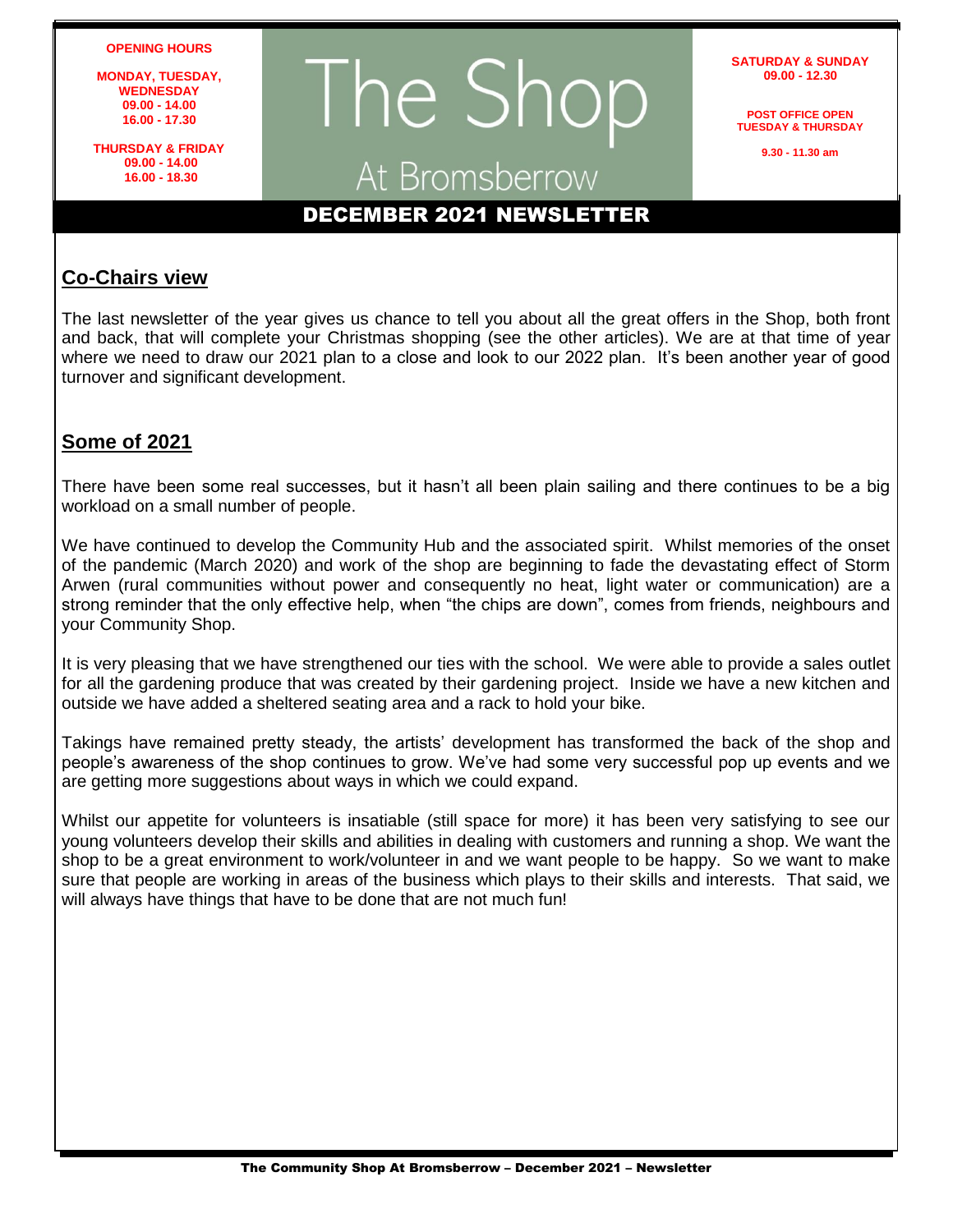#### **Priority areas for development 2022**

We continue to be challenged by taking on too much and so not completing/finishing things (e.g. the kitchen) and we need to put in systems and processes so that the shop runs well and efficiently and the volunteers and staff are able to enjoy what they do.

Our priorities – we suggest we have just two priorities:

- Being as efficient as we can be
- A welcoming place to come to

As ever, we welcome your comments and particularly with regard to these priorities.

(*Jo & Percy*)

#### **THE SHOP GOES ARTY!**

On 25<sup>th</sup> November, The Shop officially opened its latest venture: an art gallery, giving local artists the opportunity to exhibit and sell their artwork. The launch event, featured in The Ledbury Reporter, was extremely well supported. Several artists attended, enabling customers to meet them in person and talk to them about their work.

Occupying previously underutilised space at the back of the shop, the gallery displays paintings, prints, ceramics, and crafts by eleven different creative individuals. Celebrated artists from in and around the Ledbury area are featured: Valerie Maclean, famous for her paintings of May Hill, Lindsay Reid, renowned for her wildlife paintings, and Rachel Padley, Bromsberrow Heath's very own ceramic artist, have all taken spaces.



The mulled wine and mince pies served also went down well!

The Shop's Management Committee would like to thank the many volunteers who contributed their time and hard work to make the art gallery possible.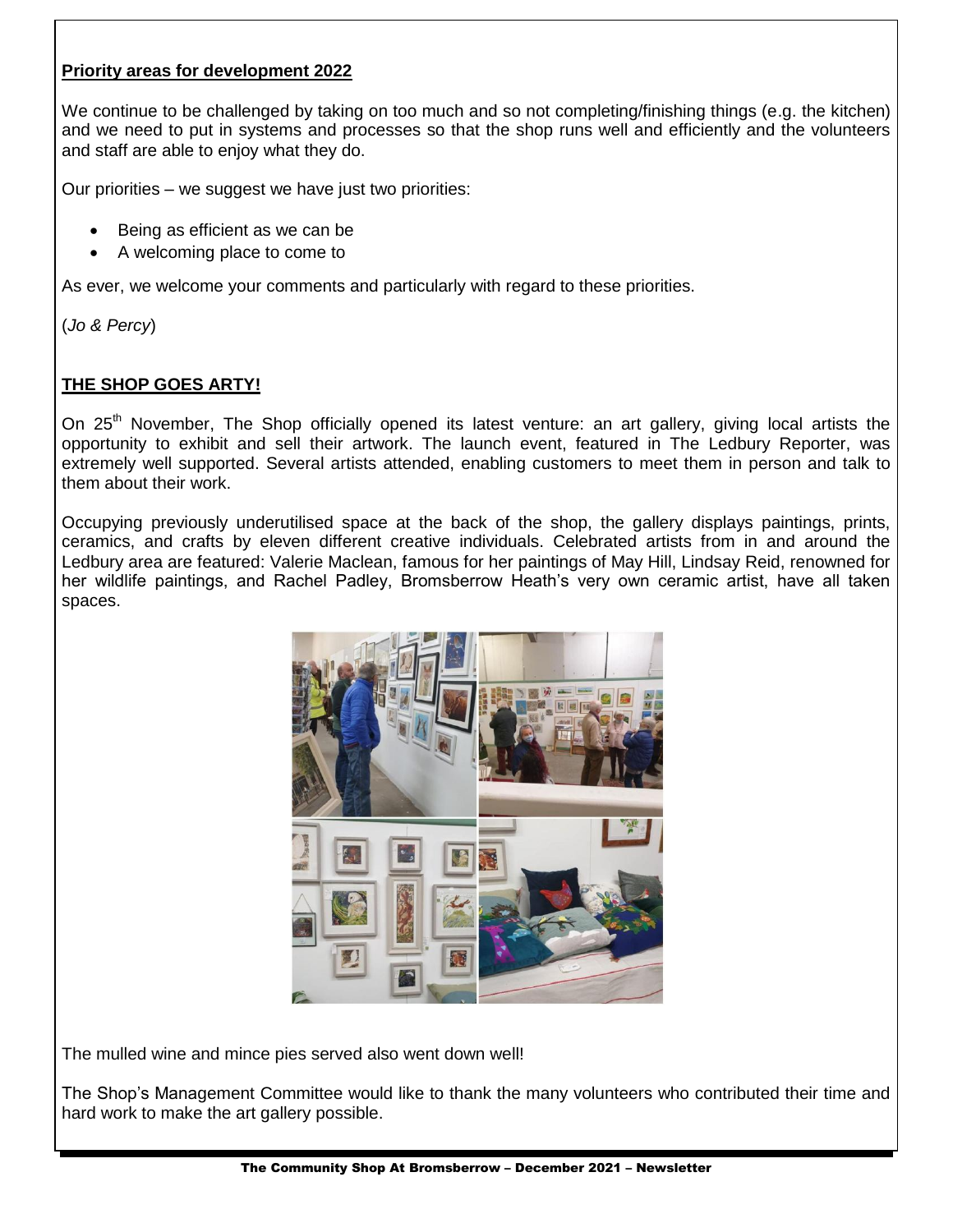We are particularly grateful to Araminta Fogden who is well known for her stylised animal paintings. She generously offered to run three art classes with the children from Bromesberrow St. Mary's Primary School. The Shop's Management Committee awarded prizes of art and drawing materials to the children at the launch whose paintings it judged to be the best. Painted onto wooden blocks coated with gold leaf, the children's artwork has created a stunning focal point in The Shop – please see the video on our website [www.theshopatbromsberrow.co.uk](http://www.theshopatbromsberrow.co.uk/) which shows an amazing display of their work.

Araminta is also running adults' art workshops at The Shop. The last one on the 4<sup>th</sup> December was a great success and everyone enjoyed making garlands.



The next one on Saturday 11<sup>th</sup> December teaches painting. The workshop runs from 10.00 until 14.00 and costs £40 which includes a light lunch. Not only are her workshops hugely enjoyable, but they also make unusual Christmas presents if you are struggling for ideas for those 'hard-to-buy-for' people! Contact The Shop to book a place.

We have a wonderful range of greetings cards for family celebrations and Christmas. This includes handmade cards and a collection by Dame Babette Cole. She was a children's author and illustrator and her work includes 'Super Moo', 'Princess Smarty Pants' and 'Dr Dog'. They are beautifully drawn and very funny and we are very privileged to be able to stock these cards.

There is also a wealth of gifts to choose from at the shop – soaps, candles, handmade gifts, paintings and ceramics by local artists, slate boards, Christmas decorations, wooden salad servers, mugs and much more. We also stock ribbon and eco-friendly tape to wrap up those presents, have a wide selection of Christmas cards and a great selection of wines, beers and spirits.

## **BOOK CLUB**

The first Book Club meeting at The Shop will be at 2.30 pm on the 13<sup>th</sup> December. All are welcome and at our first meeting, we will be bringing a Christmas story to share. The Book Club will meet monthly thereafter and will be a friendly light-hearted occasion at which tea and biscuits will be provided, together with a lively discussion.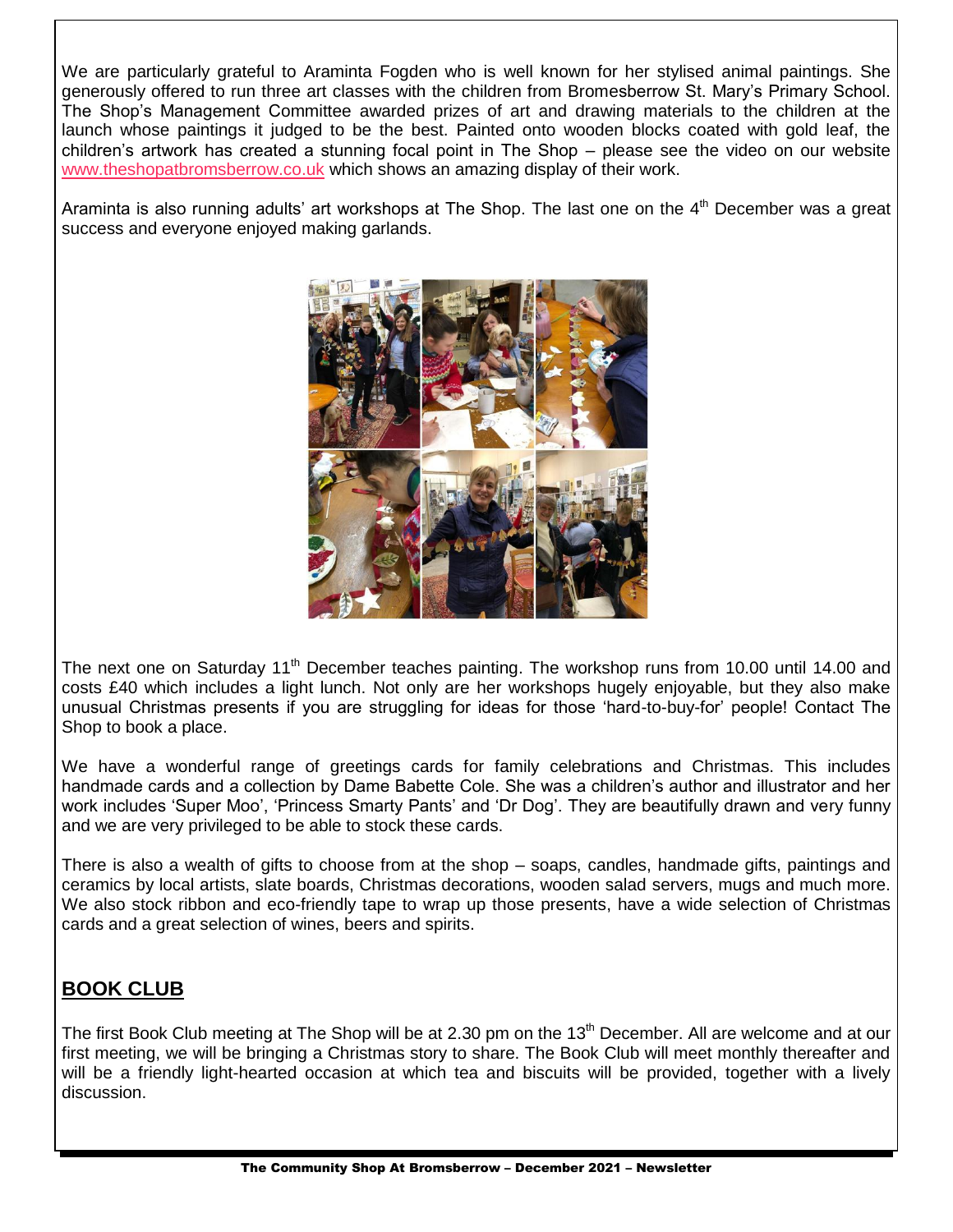#### **OTHER SHOP HAPPENINGS!**

We have delicious cakes and tarts by Just Rachel, as well as ice creams, just in time for Christmas. Lots of seasonal foods like chocolates and confectionary, jams and biscuits – perfect to make up a hamper as a gift. Come and have a look – you will be surprised by the choice of stock.

We also have Christmas trees in stock together with a selection of wreaths in various colours and sizes – prizes as follows:

| <b>Christmas Trees</b> | Wreaths to order |
|------------------------|------------------|
| 5ft Trees - £27.00     | $8" - £8.75$     |
| $6ft$ Trees - £35.00   | $10" - £12.00$   |
| 7ft Trees - £42.00     | $12" - £15.00$   |



Choice of red or gold baubles, or for a more natural look, you can have pine cones.

#### **New Range of Ready Meals ByRuby**

In the coming days, we will be offering a new range of premium frozen ready meals at The Shop. Under the name ByRuby, they are made using only British free range, grass fed, ethical and responsibly sourced meat and fish. In single or double portions, they offer choices including classic Fish pie, Beef Bourguignon, Coq au Vin, Lasagne, pies, curries and vegetarian options. Perfect when you want to treat yourself!

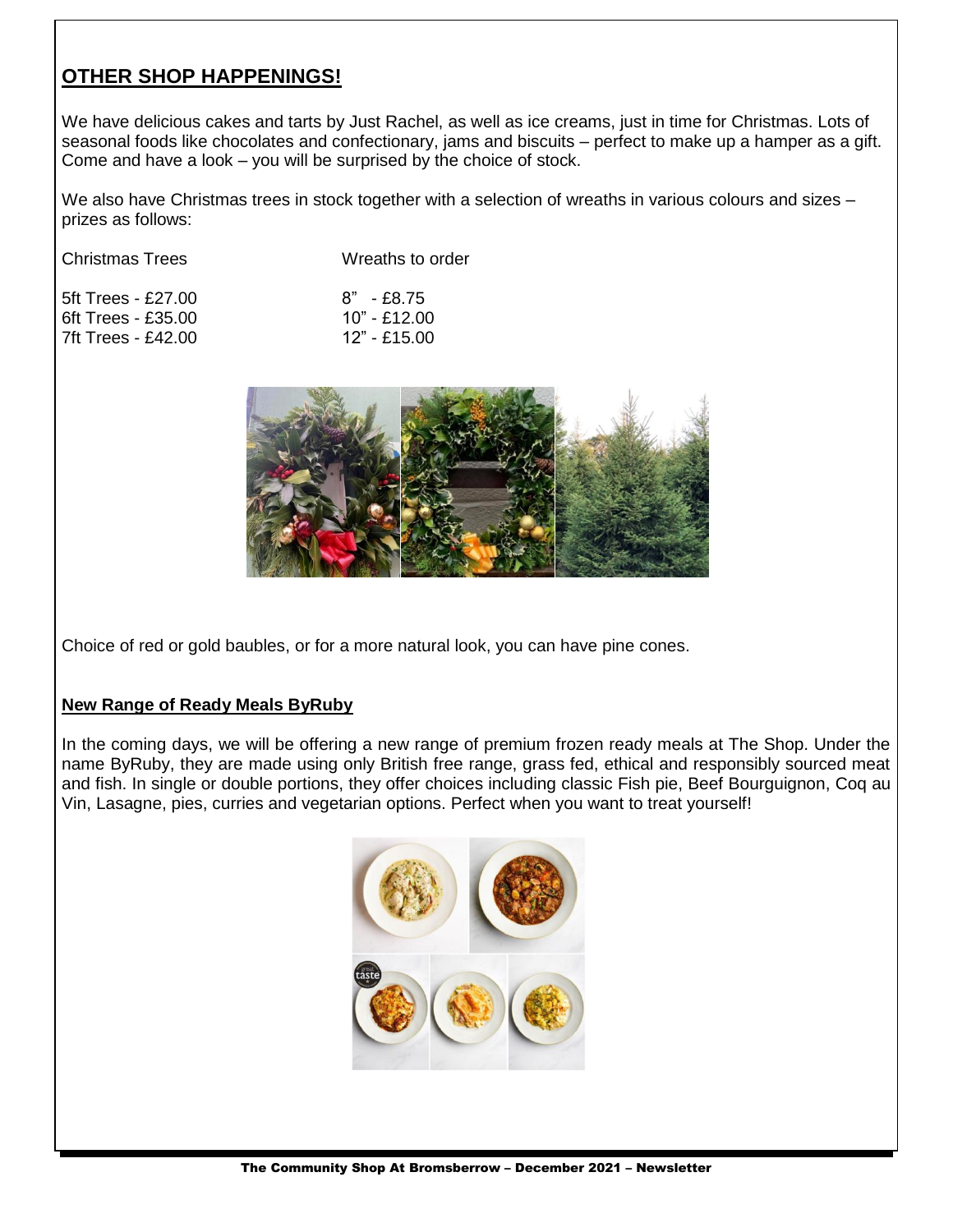The Community Shop at Bromsberrow has changed its winter opening hours – see below for new Winter opening times and also our Christmas and New Year opening times.

|                                                                                                                                                                                                         | The Shop<br>At Bromsberrow                             |                                                       | The Shop<br>At Bromsberrow                                               |                                          |
|---------------------------------------------------------------------------------------------------------------------------------------------------------------------------------------------------------|--------------------------------------------------------|-------------------------------------------------------|--------------------------------------------------------------------------|------------------------------------------|
| <b>WINTER OPENING HOURS</b><br>From Monday 15 <sup>th</sup> November                                                                                                                                    |                                                        | <b>CHRISTMAS AND NEW YEAR</b><br><b>OPENING HOURS</b> |                                                                          |                                          |
| Monday                                                                                                                                                                                                  | 16.00 - 17.30<br>$09.00 - 14.00$                       |                                                       |                                                                          |                                          |
| Tuesday<br>Post Office                                                                                                                                                                                  | $09.00 - 14.00$<br>16.00 - 17.30<br>09.30 - 11.30      |                                                       | <b>Christmas Eve</b><br><b>Christmas Day</b>                             | $09.00 - 12.30$<br><b>CLOSED</b>         |
| Wednesday                                                                                                                                                                                               | 09.00 - 14.00<br>16.00 - 17.30                         |                                                       | <b>Boxing Day</b><br>Monday 27 <sup>th</sup> December                    | <b>CLOSED</b><br>$09.00 - 12.30$         |
| Thursday<br>Post Office                                                                                                                                                                                 | 09.00 - 14.00<br>16.00 - 18.30<br>09.30 - 11.30        |                                                       | Tuesday 28th December<br>Wednesday 29th December                         | $09.00 - 12.30$<br>$09.00 - 12.30$       |
| Friday                                                                                                                                                                                                  | $09.00 - 14.00$<br>16.00 - 18.30                       |                                                       | Thursday 30th December<br>New Year's Eve                                 | $09.00 - 12.30$<br>$09.00 - 12.30$       |
| Saturday                                                                                                                                                                                                | 09.00 - 12.30                                          |                                                       | New Year's Day<br>Sunday 2 <sup>nd</sup> January                         | <b>CLOSED</b><br>$09.00 - 12.30$         |
| Sunday                                                                                                                                                                                                  | 09.00 - 12.30                                          |                                                       | Monday 3rd January<br>Tuesday 4th January                                | $09.00 - 12.30$<br><b>NORMAL OPENING</b> |
|                                                                                                                                                                                                         | <b>CHRISTMAS SHOPPING SATURDAYS</b>                    |                                                       |                                                                          |                                          |
|                                                                                                                                                                                                         | We will be open 09.00 - 14.00                          |                                                       |                                                                          |                                          |
| Come and shop locally and support local producers,<br><b>Craftspeople and Artists</b>                                                                                                                   |                                                        |                                                       | <b>SEASON'S GREETINGS TO ALL OUR CUSTOMERS</b><br><b>AND VOLUNTEERS.</b> |                                          |
| Saturday 27 <sup>th</sup> November, 4 <sup>th</sup> , 11 <sup>th</sup> and 18 <sup>th</sup> December<br>Thank you to all our Volunteers and Customers for shopping and<br>supporting our Community Shop |                                                        |                                                       | THANK YOU FOR ALL YOUR SUPPORT                                           |                                          |
|                                                                                                                                                                                                         | Bromsberrow Community Shop - at the heart of the Heath |                                                       |                                                                          |                                          |

#### **WE STILL NEED YOU!!**

+



We are still in need of volunteers so if you feel you would be able to help us keep the Shop running, please contact Marie at The Shop or have a look at The Shop website – [theshopatbromsberrow.co.uk.](file:///C:/Users/carolgarson/Documents/theshopatbromsberrow.co.uk)